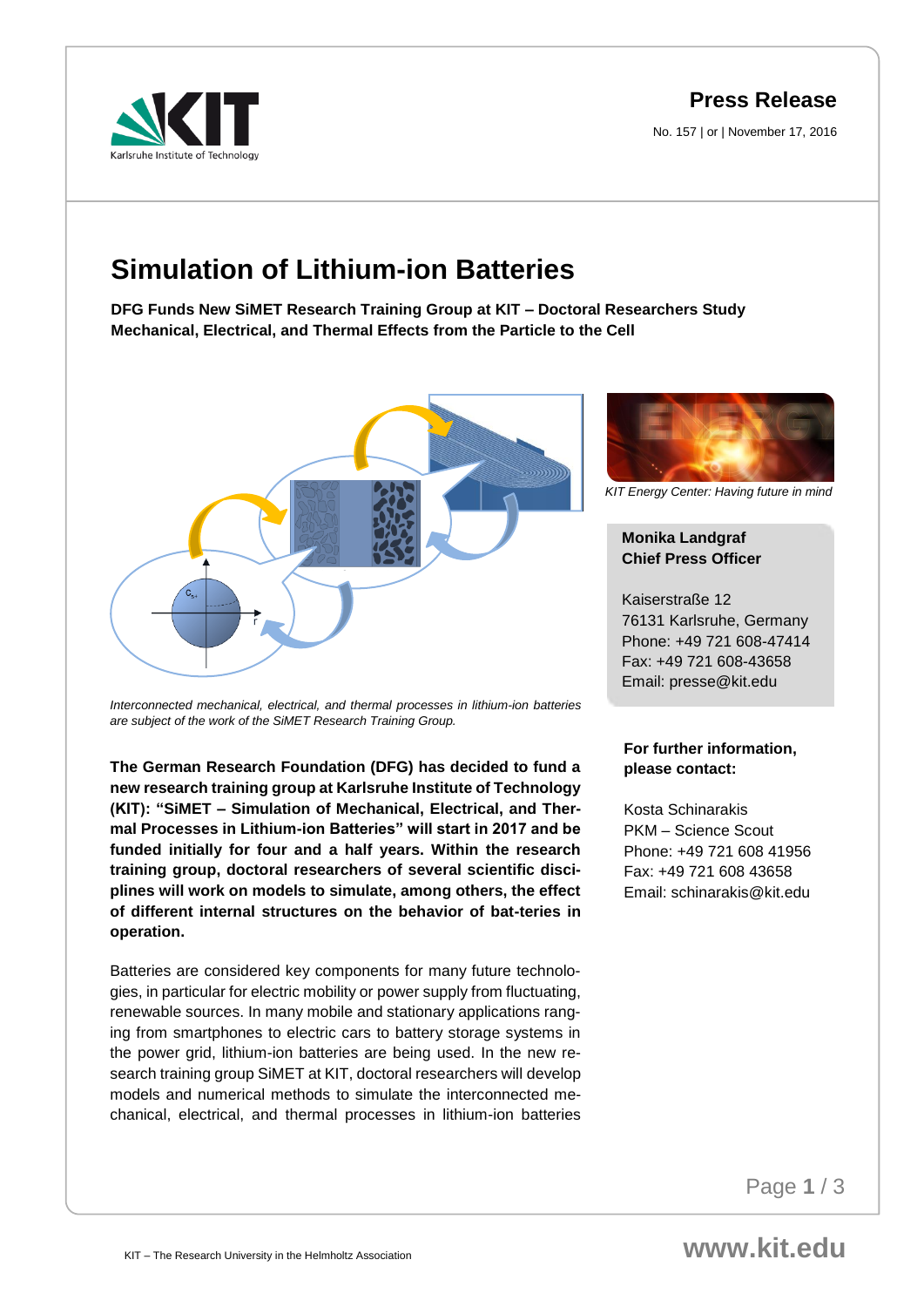No. 157 | or | November 17, 2016



within the framework of their interdisciplinary PhD projects. Such simulation methods represent an important tool for the further development of efficient and high-performance battery systems.

Work of SiMET will consider both the multiscalarity of materials and components in batteries and multidisciplinarity of the processes taking place in them. Research will extend from particles in microporous electrodes to the complete cell, with sizes ranging from a few nanometers to some centimeters. Various disciplines will be involved, such as process technology, electrical engineering, mechanical engineering, materials sciences, chemistry, physics, and mathematics. The models will be designed for covering a broad spectrum of engineering issues. Among others, they are to be used to simulate the electrical operation behavior in a wide temperature range, to analyze the effect of different inner structures on the performance of the cells, and to enhance understanding of mechanically and thermally induced damage effects. In addition to model-based simulation, SiMET will offer direct access to experimental methods, including computer tomography and complex electrochemical and thermal measurement methods. The experiments will serve to determine parameters and validate the models.

"We are happy that a big group of doctoral researchers will now be given the opportunity to conduct joint research in this future-oriented and complex field for several years," the Spokesperson of SiMET, Professor Thomas Wetzel, Head of the Heat and Mass Transfer Group of KIT's Institute of Thermal Process Engineering (TVT), says. "SiMET will be based on close cooperation of engineering and natural sciences with their large range of perspectives. We are convinced that this will create best prerequisites for doctoral researchers to acquire new knowledge and develop new methods."

Apart from Professor Thomas Wetzel as spokesperson, the following persons are involved in SiMET: Professor Wolfgang Bessler of Offenburg University of Applied Sciences as deputy spokesperson, Professor Willy Dörfler, PD Dr. Gisela Guthausen, Professor Ellen Ivers-Tiffée, Professor Marc Kamlah, Dr. Reiner Mönig, Professor Hermann Nirschl, and Dr. André Weber of KIT, as well as Professor Arnulf Latz of the Helmholtz Institute Ulm.

The doctoral researchers are to cover all scientific disciplines mentioned. Their structured education will be of individual character, but also extend beyond the research training group to the international level. Among others, interdisciplinary supervision teams, different sci-